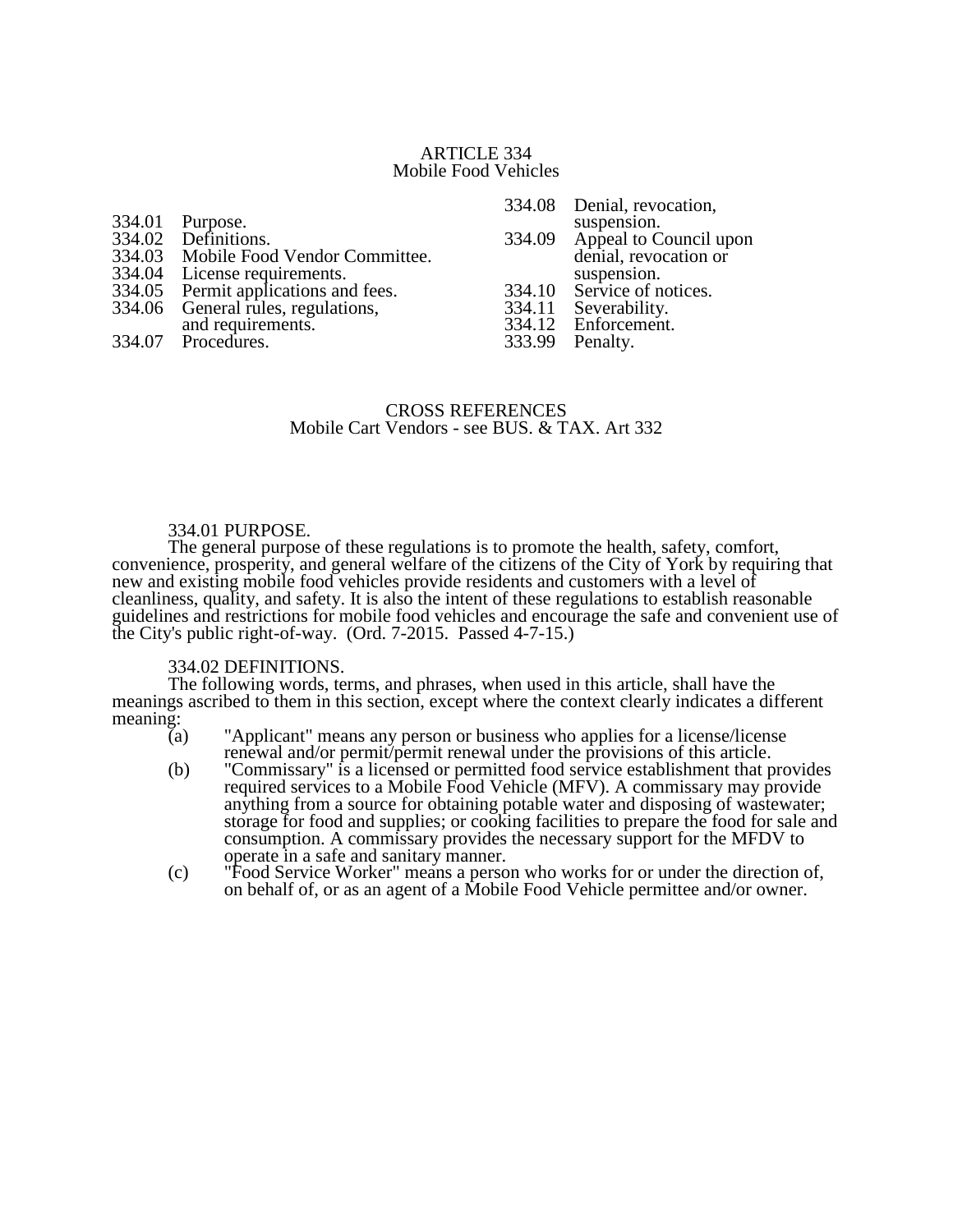#### 334.02 BUSINESS REGULATION AND TAXATION CODE 30H

- (d) "License" is an approval from the York/Adams Tax Bureau that enables the holder to conduct business within the City of York.
- (e) "Licensee" is the holder of a mercantile license from York/Adams Tax Bureau.<br>
(f) "Mobile Food Vehicle" means any vehicle from which hot and cold food, and/o
- "Mobile Food Vehicle" means any vehicle from which hot and cold food, and/or hot and cold drinks, served for immediate consumption, are offered for sale or delivery to buyers, consumers, or other persons on the public streets, highways and/or construction sites, and is properly licensed and permitted, and meets the minimum standards set forth by the National Sanitation Foundation.
- (g) "Operator" is the entity that is legally responsible for the operation of the mobile food vehicle such as the owner, the owner's agent, or other person; and possesses a valid permit to operate a Mobile Food Vehicle.
- (h) "Operating Hours" is the designated time frame mobile food vehicle are authorized to operate within the City right-of-way.
- (i) "Owner" is an individual or business entity who owns and/or operates the mobile food vehicle used in business for the purpose of earning income.
- (j) "Park-and-Vend" refers to a Mobile Food Vehicle that parks and remains in a location for a period of time no less than twenty minutes with the intent to serve customers in a take-out method of delivery.
- (k) "Pedestrian" is a person who is walking or otherwise traveling in the public rightof way.
- (l) "Permit" means a written authorization, or permission from the Mobile Food Vending Committee to vend food items via park-and-vend or roving delivery. Under the provisions of this Code section, a "permit" is not equivalent to a "license," and vice-versa.
- (m) "Permittee" is the entity, person, company or corporation which has been granted a permit by the Mobile Food Vending Committee to operate a mobile food vehicle within the City of York.
- (n) "Restaurant" a brick and mortar establishment where meals are generally served and eaten on premises; prepares and serves food and drink to customers in return for money, either paid before the meal, after the meal, or with a running tab.
- (o) "Roving Vendor" refers to a mobile food vehicle that roams and stops in one spot for no longer than thirty minutes for the purpose of preparing food and serving customers from the vehicle.
- (p) "Person" means any natural individual, firm, partnership, association, or corporation. Whenever the word "person" is used in any section in this article prescribing a penalty or fine as applied to a partnership or association, the word shall include the partners or members thereof; such word as applied to corporations shall include the officers, agents, or employees thereof who are responsible for any violation of such section.
- (q) "Vehicle" means every device in, upon or by which any person or property is or may be transported or drawn upon a highway, except devises used exclusively upon rails or tracks. The term does not include a self-propelled wheelchair or an electrical mobility device operated by and designed for the exclusive use of a person with a mobility-related disability. (75 Pa. C.S. § 102)
- (r) "Vendor" means a person or agency that sells. (r) "Vendor" means a person or agency<br>(s) "Vending" means the act of selling.
- (Ord. 7-2015. Passed 4-7-15.)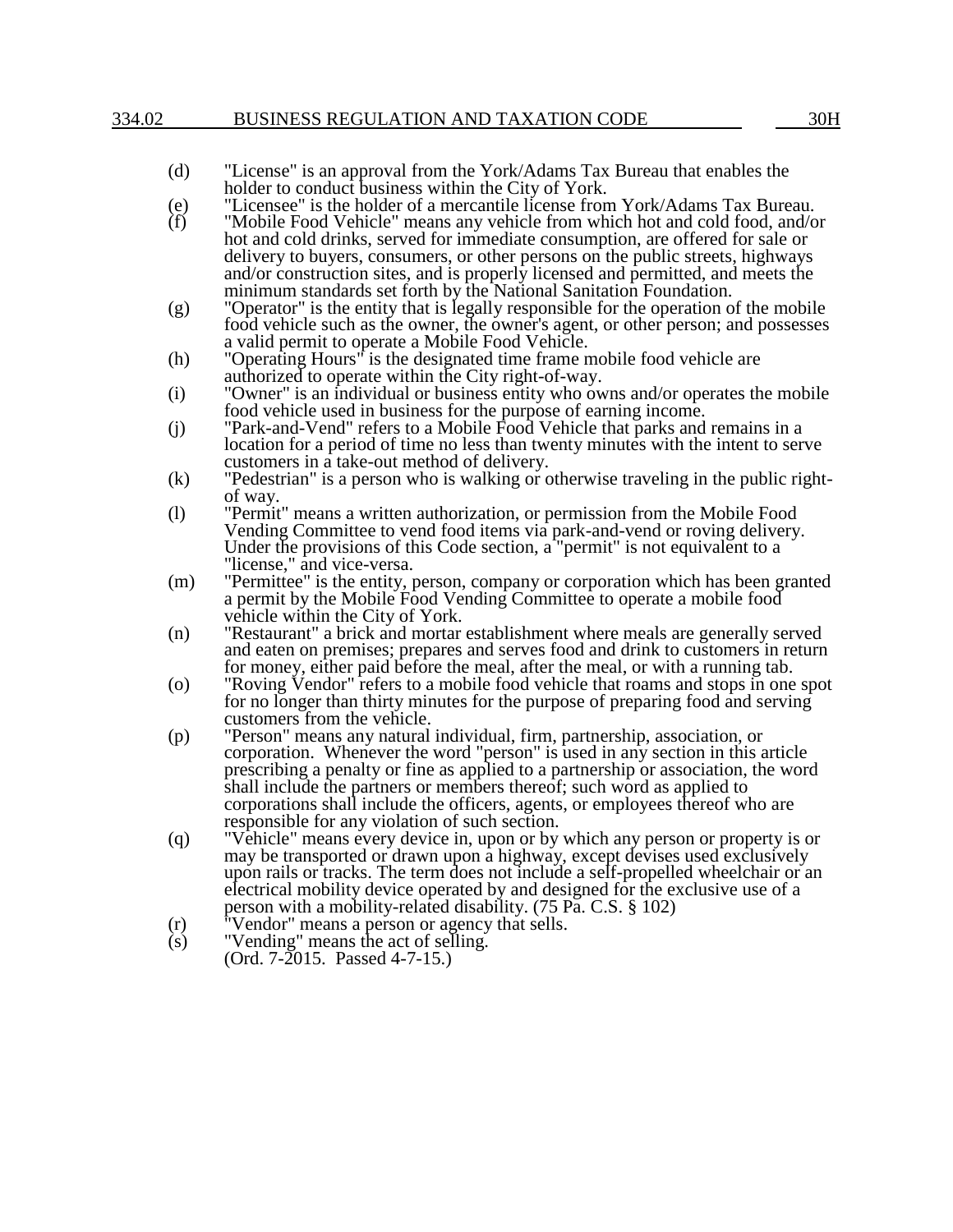# 334.03 MOBILE FOOD VENDOR COMMITTEE.

There shall be within the City of York a Mobile Food Vendor Committee consisting of a member of the York Business Improvement District Authority, the York City Health Inspector, a member of the York City Traffic Safety Committee, the Director of Economic and Community Development or designee, a representative from the York City Police Department, a representative from the Bureau of Permits, Planning & Zoning, the Fire Chief or his designee, and the Director of Public Works or designee, established for the purpose of reviewing and approving applications for mobile food vehicle vending permits, and establishing or amending rules and regulations, as appropriate, which shall be approved by Council. (Ord. 7-2015. Passed 4-7-15.)

## 334.04 LICENSE REQUIREMENTS.

Licenses are required to operate a business in the City of York.

- (a) A non-refundable application fee as determined by the City of York must accompany all Mobile Food Vehicle applications.
- (b) A non-refundable license fee of  $$25.00$  will be required of all mobile food vehicle applicants to obtain a mercantile license from the York/Adams Tax Bureau. (\*will note on application if a license is already held by proprietor - must be presented with application). (Ord. 7-2015. Passed 4-7-15.)

## 334.05 PERMIT APPLICATIONS AND FEES.

(a) Applications for mobile food vehicle vending permits will be accepted at City of York Bureau of Permits, Planning and Zoning no later than June 30 of the calendar year.

(b) Upon approval of an application for a permit, the annual permit fee shall be \$300.00.

(c) Permits received later than June 30, and in application for the following calendar year, will incur an additional \$100.00 charge.

(d) Any duplicate permit may be issued upon payment of a fee of \$20.00 should a permit be lost or destroyed.

(e) Applicant shall notify the Bureau of Permits, Planning and Zoning within fifteen (15) days of any changes to application information. Failure to report any changes to the information on the application will result in immediate loss of permit

(f) A single permit application shall be accepted and deemed complete if received no later than close of business on June 30 and accompanied by:

- (1) A copy of all necessary licenses, permits and/or other written proof of compliance with the regulations of the City of York for each mobile food vehicle including if applicable, a notarized letter from the property owner if the mobile food vehicle is to operate on private property.
- (2) The full name; signature; address; and whether the applicant is an individual, firm, or corporation, and, if a partnership, the names of the partners; together with the addresses of all principals including the owner, licensee, and permittee.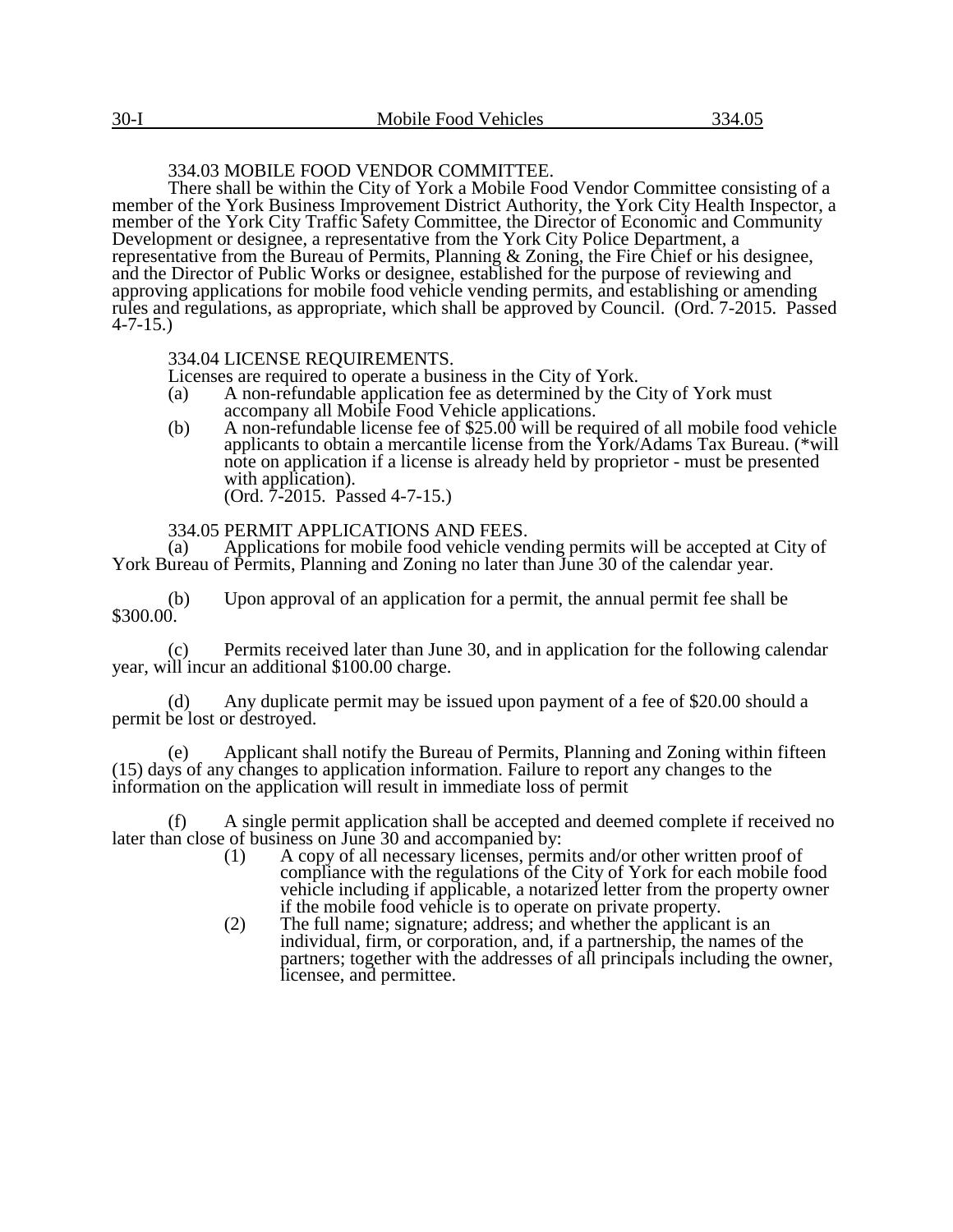## 334.05 BUSINESS REGULATION AND TAXATION CODE 30-J

- (3) The physical street address of the business. Post office boxes and other mail services will not be accepted.
- (4) A copy of a valid PA driver's license for each permittee and/or operator of the mobile food vehicle known at the time of application. Any operators hired during the permit year must carry proper identification and be able to show to law enforcement officials upon request.
- (5) Proof of insurance covering the Mobile Food Vehicle. Permittee shall furnish and maintain such public liability, food products liability, and property damage insurance as will protect vendor, property owners, and the City from all claims for damage to property or bodily injury, including death, which may arise from the operations under the permit or in connection therewith. Such insurance shall provide coverage of not less than one million dollars per occurrence. The policy shall further provide that it may not be cancelled except upon thirty (30) days written notice served upon the City of York Bureau of Permits, Planning and Zoning. A permit issued pursuant to the provisions of this section shall be invalid at any time the insurance required herein is not maintained and evidence of continuing coverage is not filed with the Bureau of Permits, Planning and Zoning.
- (6) A color photograph and accurate description of the mobile food vehicle including the following data: The make, model and type of body; the number of cylinders; the vehicle identification number or any other identifying number as may be required by the Mobile Food Vendors Committee. (If this information is not known at the time of permit application, this requirement can be satisfied as a condition of obtaining a final effective permit.)
- (7) A signed Hold Harmless and waiver of subrogation (sample attached) that the permittee shall hold harmless the City and its officers and employees, and shall indemnify the City, its officers and employees for any claims for damage to property or injury to persons which may be occasioned by any activity carried on under the terms of the permit.
- (8) A statement that the permittee shall hold harmless any adjacent property owner(s) for any claims for damage to property or injury to persons which may be the direct result of any activity of the permit holder.
- (9) A statement that the permittee shall hold harmless any and all members and member organizations represented on the Mobile Food Vendor committee.
- (10) If Mobile Food Vehicle is to occupy private property, a notarized statement from said property owner holding harmless the City of York, all its applicable officers and assigns.

[A sample document has been attached hereto: Insurance Requirements, Hold Harmless and Waiver of Subrogation for Mobile Food Vehicles]

(11) Any such additional information required by law, rule, ordinance, or that any department of the City, Mobile Food Vendor Committee, City Council, or information reasonably deemed appropriate to assist the City in determining whether the permit should be granted. The applicant shall be provided thirty (30) days to comply with any additional requests. (Ord. 7-2015. Passed 4-7-15.)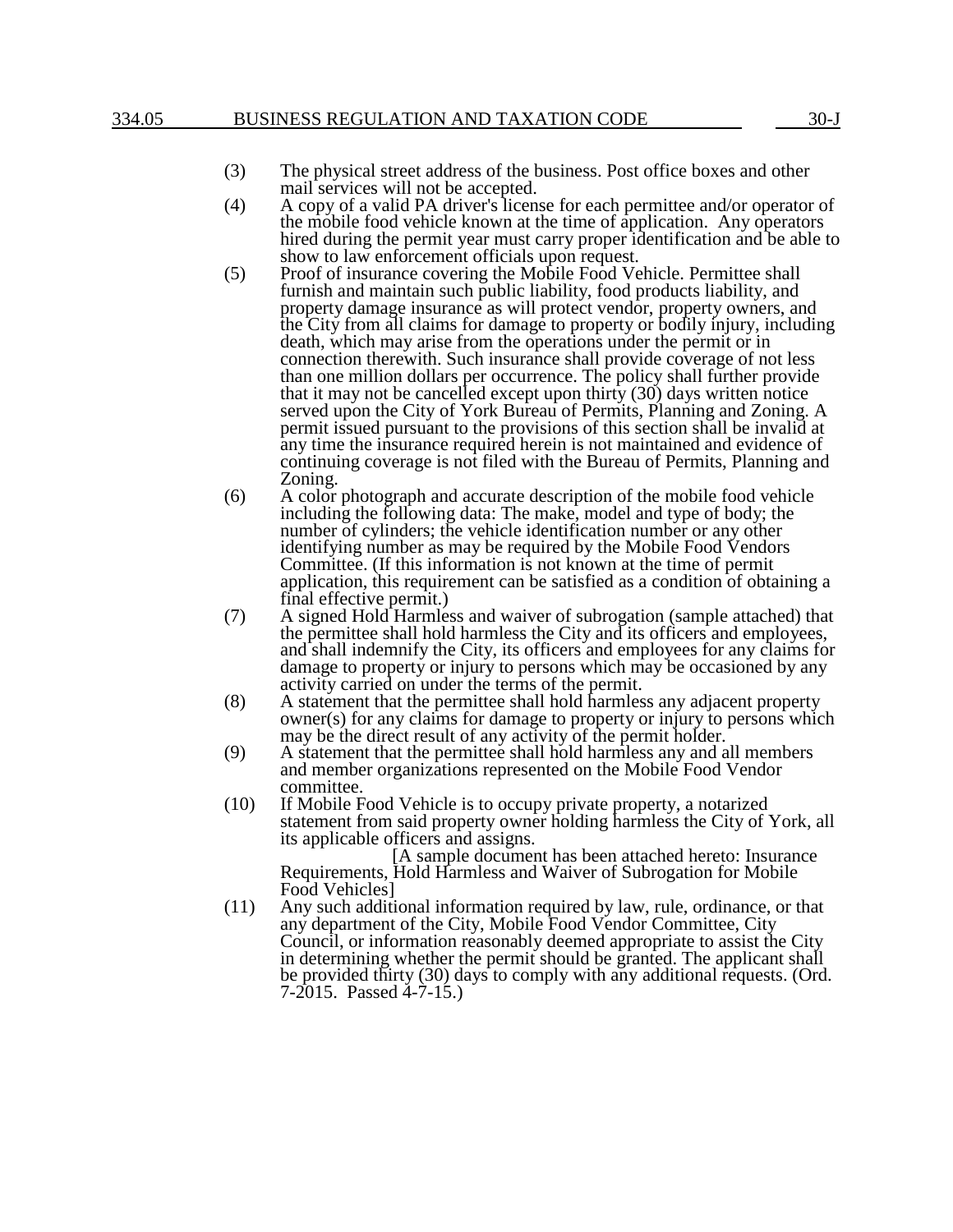# 334.06 GENERAL RULES, REGULATIONS, AND REQUIREMENTS.

Under this article, permits shall be issued based on the same standards that the City Health Inspector would use to license Mobile Food Facilities under the Pennsylvania Food Code. Permits shall only be issued upon the City Health Inspector's passing grade of the

Commissary.

The applicant must obtain a valid and current mercantile license prior to submitting an application for a Mobile Food Vehicle permit.

Mobile Food Vehicle permittees are permitted to operate vehicles from which hot and cold food, and/or hot and cold drinks, served for immediate consumption, are offered for sale or delivery to buyers, consumers, or other persons on the public streets, highways and/or construction sites, if properly licensed and permitted, and meet the minimum standards set forth by the National Sanitation Foundation.

Retention of Mobile Food Vehicle permit shall be contingent upon compliance with all requirements herein. A permit holder who fails to comply with all conditions shall have their permit revoked. The permit fee shall be nonrefundable if permit is revoked.

Vendor must submit proof of payment of mercantile tax and Pennsylvania sales tax to the City of York upon request.

(a) Process:

- (1) All Mobile Food Vehicle vendors must submit an application for a permit annually from the Bureau of Permits, Planning and Zoning no later than June 30 of the calendar year.
- (2) The application will then be forwarded to the Mobile Food Vendors Committee for review and approval. The application must receive approval from each Department represented within the committee prior to issuance of a permit at the beginning of each calendar year.
- (3) Application deadline: June  $30$  to be effective for the following calendar year.
- (4) Permit applications received later than June 30, and in application for the following year, will incur an additional \$100.00 charge.
- (5) Applications received by the June 30 deadline, and which are subsequently rejected for being incomplete, will have the option of resubmitting and incurring the additional \$100.00 fee.
- (6) Applications received within the calendar year, and in application for that same year, must pay full permit fee and the \$100.00 additional charge.
- (7) All mobile food vehicle permits are effective from January 1 to December 31 of each calendar year. Each year constitutes a new application and permitting cycle.
- (8) No more than thirty (30) individual mobile food vehicles will be permitted to operate within the city limits in any calendar year. Maximum vehicles under one permit cannot exceed three (3).
- (b) Design/Product:
	- (1) With the exception of trash bin receptacles, no mobile food vehicle shall use external signage, seating, or any other equipment not contained within the vehicle on the public sidewalks.
	- (2) Mobile Food Vehicles shall be strictly prohibited from selling apparel, jewelry, movies, music, compact discs, video cassettes or video discs, cigarettes, cigars, pipes, tobacco products, pornography, prophylactics, knick-knacks, trinkets, any other food/ non-food items and/or other sundries as determined by Mobile Food Vendors Committee.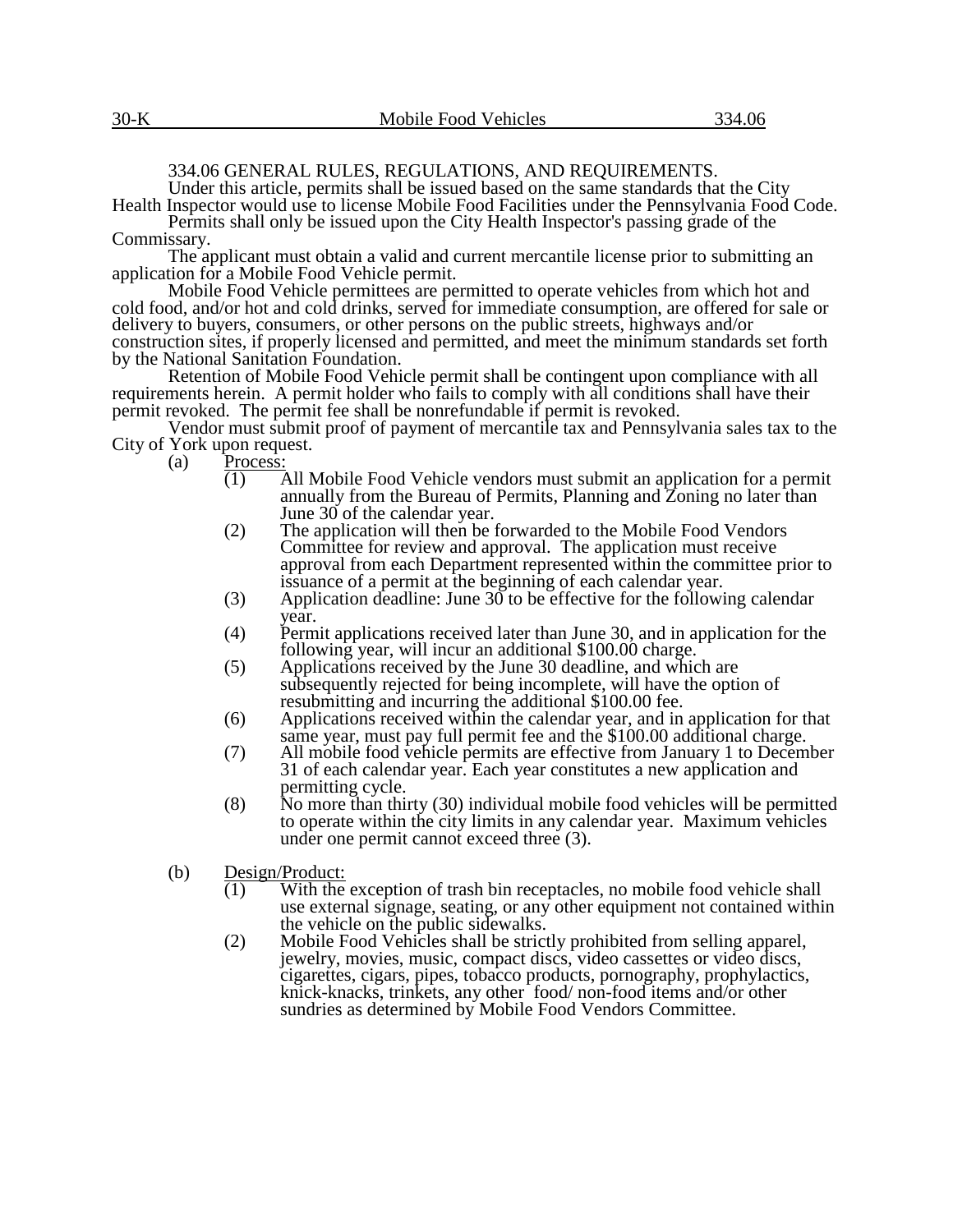### 334.06 BUSINESS REGULATION AND TAXATION CODE 30-L

- (3) Products directly related to the business, bearing the food vendors logo and/or likeness, are excluded from this restriction such as t-shirts, stickers, hats, etc. (Ord. 7-2015. Passed 4-7-15.)
- (c)  $\frac{\text{Location:}}{(1) \text{ M}}$ 
	- Mobile Food Vehicles may occupy private property at the property owner's discretion during any time of day/night. Said property owner is wholly responsible for regulating the use of space, cleanup, damages, insurance, and indemnification of city, etc. Mobile food vehicle must obtain and produce upon request written permission from said property owner.
	- (2) Mobile Food Vehicles may occupy the City of York public right of way in the Central Business District between the hours of 2:00pm and 2:00am, Monday through Sunday. Mobile Food Vehicles may occupy the City of York public right of way outside of the Central Business District between 7:00am and 2:00am.
	- (3) Basic traffic rules and applicable parking meter regulations apply.<br>
	(4) Mobile Food Vehicles shall not occupy a space within five (5') fee
	- Mobile Food Vehicles shall not occupy a space within five  $(5')$  feet of any handicapped parking space or access ramp.
	- (5) Mobile Food Vehicles shall not obstruct the passage of pedestrian travel, and a clear sight triangle, as referenced in the City of York Zoning Ordinance, must be maintained.
	- (6) No Mobile Food Vehicles shall have any exclusive and/or perpetual right to any location upon the streets, alleys, or public grounds of the City.
	- (7) Mobile Food Vehicles are prohibited from looping, trawling, or repeating the same route more than once in a one-hour period of time.
	- (8) No mobile food truck shall operate within 100 feet of a restaurant during said restaurant's hours of operation unless authorized by restaurant management.
		- (Ord. 16-2015. Passed 8-18-15; Ord. 7-2015. Passed 4-7-15.)
- (d)  $\frac{\text{Operation:}}{(1) \quad \text{Mo}}$ 
	- Mobile Food Vehicles shall be attended by at least one operator over the age of 18 at all times.
	- (2) No Mobile Food Vehicles vendor shall make or solicit any sales to occupants of vehicles or engage in any activities which impede vehicular traffic.
	- (3) Any power required for the Mobile Food Vehicle shall be self-contained and shall not draw its power from the public right of way. No power cable or equipment shall be extended at grade or overhead across any public street, alley or sidewalk.
	- (4) No Mobile Food Vehicles excluding traditional "ice cream" trucks, shall use or maintain any outside sound amplifying equipment, lights, or noisemakers, such as bells, horns or whistles or similar devices to attract customers unless otherwise approved by the Mobile Food Vendor committee. A Mobile Food Vehicle may use lights operated by the vehicle and with appropriate protective shields for the purpose of illuminating merchandise.
	- (5) The Mobile Food Vehicle shall not have drive-through service.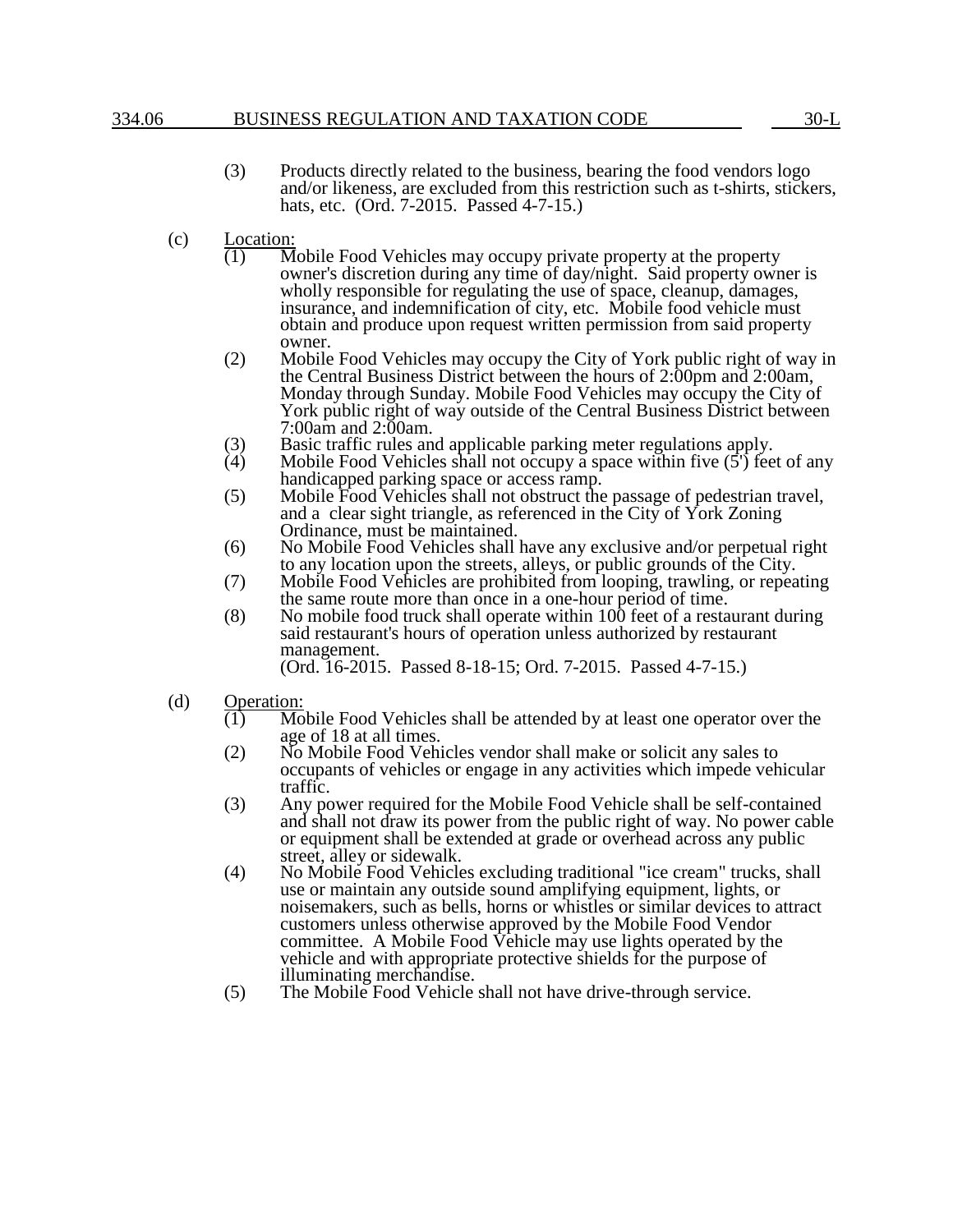(6) Hours of Operation: All Mobile Food Vehicles operating under this article shall adhere to the designated time and day requirements:

- i. On private property as owner permits and regulates in writing.<br>ii. In the public right of way not before 2:00pm or after 2:00am
- In the public right of way not before  $2:00 \text{pm}$  or after  $2:00 \text{am}$ Monday through Sunday in the Central Business District, or not before 7:00am or after 2:00am Monday through Sunday outside of the Central Business District and in accordance with all of the provisions of this article. (Ord. 7-2015. Passed 4-7-15; Ord. 16-2015. Passed 8-18-15.)
- (e)  $\frac{\text{Safety:}}{(1)}$ 
	- All mobile food vehicles shall be equipped with a 2A10BC rated fire extinguisher mounted in a conspicuous location within the kitchen area.
	- (2) Any mobile food vehicle equipped with a portable generator shall have a 3A40BC rated fire extinguisher in addition to any other required extinguishers.
	- (3) All mobile food vehicles required to have a hood suppression system shall be equipped with a Class K fire extinguisher.
	- (4) All required fire extinguishers shall be serviced and inspected annually in accordance with the requirements of the latest edition of NFPA 10.
	- (5) All mobile food vehicles that contain cooking equipment that is capable of creating grease laden vapors shall be equipped with Type 1 commercial hood in accordance with the requirements of the most recent edition of NFPA 96.
	- (6) All Type 1 hood systems shall be equipped with an approved hood suppression system meeting the requirements of the latest edition of NFPA 96.
	- (7) Hood suppression systems shall be serviced and inspected every six (6) months.
	- (8) All appliances capable of producing grease laden vapors shall be located completely under the kitchen exhaust hood with no portion of the appliance extending beyond the outer edge of the hood.
	- (9) All cooking appliances shall be listed by Underwriters Laboratories or NSF International for mobile applications, for the appropriate fuel and be clearly marked with the appropriate certification sticker(s).
	- (10) All deep-fat fryers shall be equipped with a lid over the oil vat that can be secured to prevent spillage of cooking oil/fat during transit. This lid shall be secured at all times the vehicle is in motion.
	- (11) All deep-fat fryers shall be equipped with an 8" high steel baffle between the fryer and surface flames of any adjacent appliances.
	- (12) No more than two (2) 100lb LPG/LNG tanks shall be permitted on any mobile food vehicle unless a legitimate need can be demonstrated.
	- (13) Generator and LPG/LNG storage compartments shall be located on the exterior of the vehicle and shall be vented to the exterior and shall not allow any venting to the interior of the vehicle.
	- (14) LPG/LNG cylinders shall be mounted so that safety release valves are directed away from the vehicle.
	- (15) If LPG/LNG cylinders and or compartments are located on the rear of the vehicle, the bumper shall extend beyond the cylinders or compartment to provide added impact protection.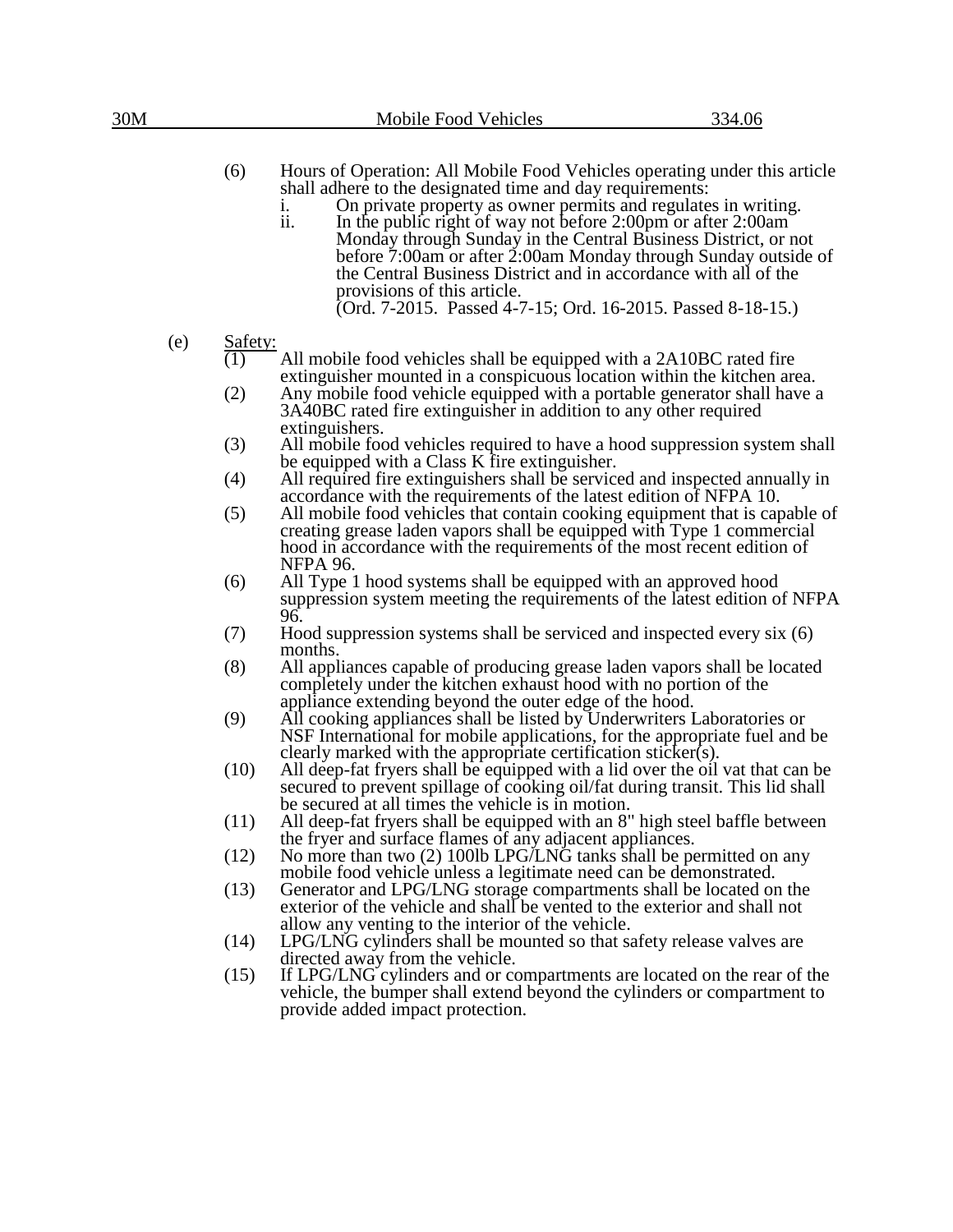# 334.06 BUSINESS REGULATION AND TAXATION CODE 30-N

- (16) The storage of LPG/LNG cylinders inside of the vehicle is expressly forbidden.
- (17) Any hose(s) used to pipe LPG/LNG shall be UL or FM listed specifically for LPG service and all couplings, fittings, and other devices shall meet the requirements for LPG/LNG service as outlined in the most current edition of the International Fuel Gas Code.
- (18) A conspicuous NO SMOKING sign shall be posted adjacent to LPG/LNG cylinders.
- (19) In addition to the required health inspection, all mobile food vehicles shall undergo an annual fire safety inspection by the Department of Fire/Rescue Services and shall upon successful completion of said inspection, display an annual inspection sticker provided by the department. The inspection sticker shall be displayed on the left-rear of the vehicle not less than 5' nor more than 6' from ground level.
- (f)  $\frac{\text{Trash:}}{(1)}$ 
	- Permittee shall contain all refuse, trash, and litter within Mobile Food Vehicle or a small moveable trash can maintained by the permittee and located adjacent to the Mobile Food Vehicle in such a manner as not to block or otherwise obstruct pedestrian or vehicular traffic. The owner/operator of the Mobile Food Vehicle shall be responsible for properly disposing of such refuse, trash, and litter as would any business, and shall not place it in any public trash container or in any private container without proper permission.
	- (2) Mobile Food Vehicle vendors shall be required to operate under a carry in/carry out policy with regard to litter and to clean all litter around the location of the Mobile Food Vehicle each day. Vendors shall properly remove all trash and litter from the site and at no time shall place said trash in any curbside receptacle.
	- (3) Permittee is prohibited from disposing of any liquids including but not limited to oil, grease, soaps or cleansers into the, storm sewers, gutters, drainage pits, tree wells, planters or any other public right of way.

(g) The permits are not transferable. In the event that the holder of a permit is unable to use the permit for any reason, the permit must be returned to the City with no refund of any licensing or permit fees paid.

- (h) Subletting of permits is strictly prohibited.
- (i) Special Events.
	- $(1)$  Mobile Food Vehicle permit holders shall meet any special requirements, and/or applications of any and all special events including any additional fees and/or permits.
	- (2) The permit shall contain additional limitations on hours and days that the City of York determines are appropriate, including limitations to prevent conflict with special events. (Ord. 7-2015. Passed 4-7-15.)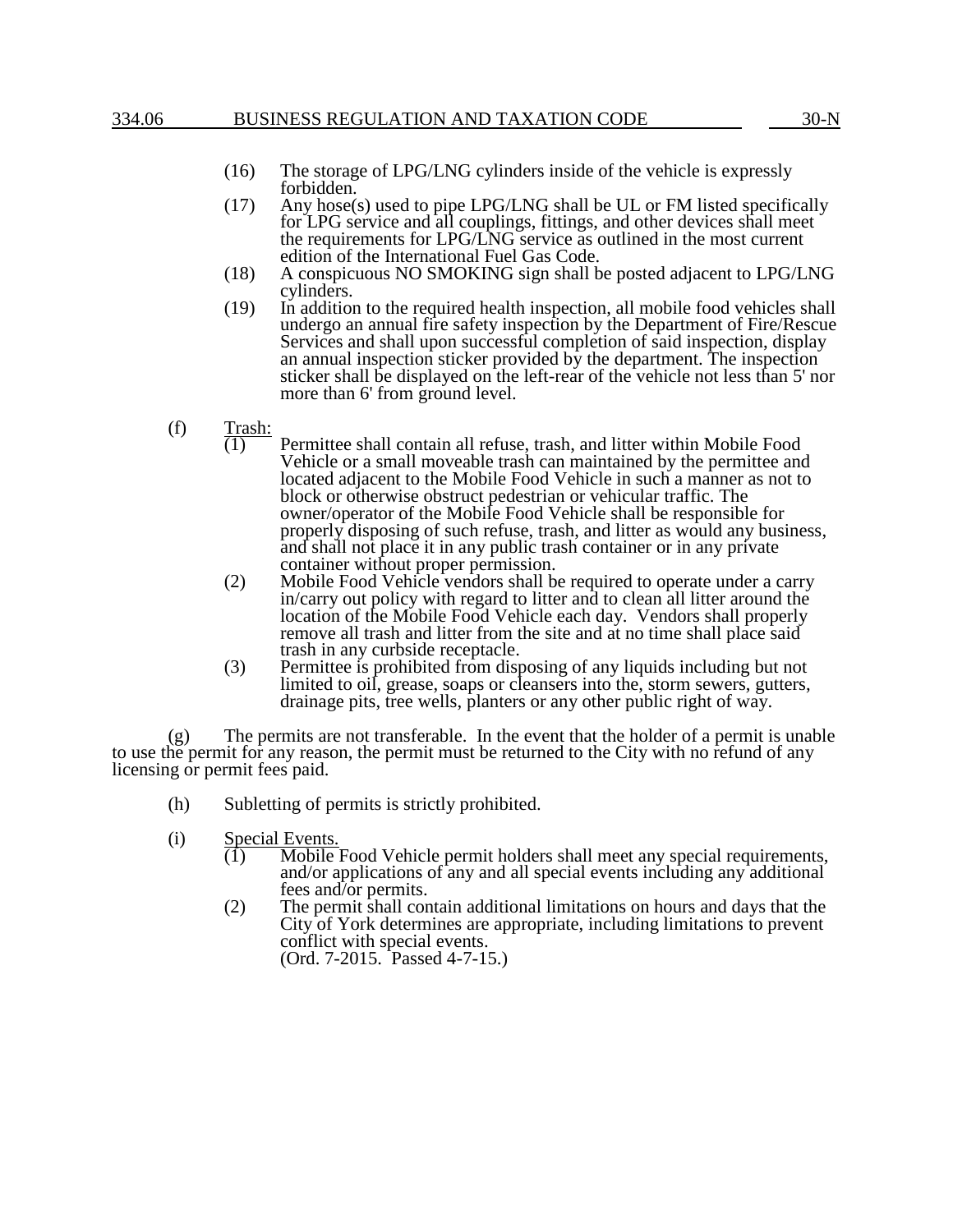### 334.07 PROCEDURES.

The Mobile Food Vendor Committee shall further develop procedures for control and monitoring of each mobile food vehicle vendor permit. The Mobile Food Vendor Committee shall file a copy of the procedures with the City Clerk. Applicants shall be in good standing with the City of York and the Commonwealth of Pennsylvania. (Ord. 7-2015. Passed 4-7-15.)

#### 334.08 DENIAL, REVOCATION, SUSPENSION.

(a) In addition to the penalties provided for in Section 334.99, an application or approved permit may be denied, revoked, suspended, or not renewed for any of the following reasons:

- (1) The permittee and/or licensee or any of its principals fails to satisfy any qualification or requirement imposed by this article, or other local, state or federal laws or regulations that pertain to the particular permit/license; or
- (2) The permittee and/or licensee or any of its principals is or has engaged in a business, trade or profession without having obtained a valid license, permit or work card when such applicant or principal knew or reasonably should have known that one was required; or
- (3) The permittee and/or licensee or any of its principals has been convicted of any crime that involves any local, state or federal law or regulation arising out of the operation of a similar business; or
- (4) The Mobile Food Vehicle on which the business is proposed to be conducted does not satisfy all local, state or federal laws or regulations which relate to the activity that is to be licensed; or
- (5) The licensee or any of its principals is in default on any payments owed to the City; or
- (6) The application contains material omissions or false, fraudulent, or deceptive statements; or
- (7) The Mobile Food Vehicle is operated in such a manner as constituting a public nuisance per the City of York codes or state statutes; or
- (8) The proposed operation is in violation of any federal, state, or local laws including, but not limited to, the provisions of this article pertaining to food, fire prevention, public health or safety; or
- (9) The licensee or his agents or employees interfere with an inspection of the food establishment by a Health Department; or
- (10) There are repeated or serious violations of the applicable portions of this article; or
- (11) There are repeated or serious violations of federal or state food laws or laws regulating food establishments as defined in this article; or
- (12) The City of York Health Inspector or Health Department denies, revokes or suspends the license or permit of the Mobile Food Vehicle.
- (13) There is a violation of any section of this article, or  $(14)$  There are more than three infractions relating to noi
- There are more than three infractions relating to noise, nuisance, sanitation, civil, or criminal complaints.

(b) The provisions of this section are not exclusive. This section shall not preclude the enforcement of any other provisions of this article or state and federal laws and regulations. The City of York may impose additional requirements to protect against health hazards related to the operation of a Mobile Food Vehicle. (Ord. 7-2015. Passed 4-7-15.)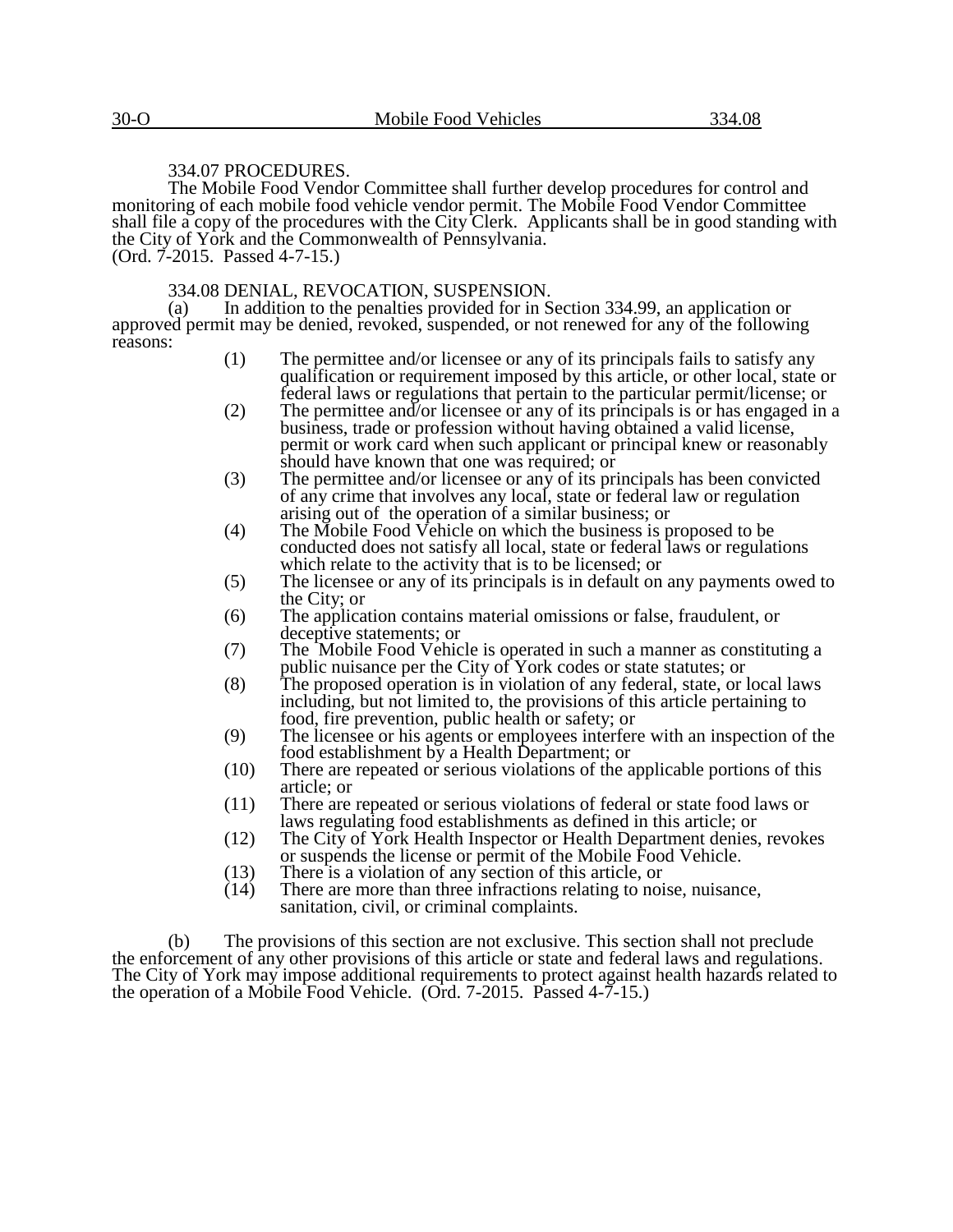#### 334.09 APPEAL TO COUNCIL UPON DENIAL, REVOCATION OR SUSPENSION.

(a) Upon any denial, revocation or suspension of a Mobile Food Vehicle permit by the City of York or the Mobile Food Vendors Committee, the applicant or permittee and/or licensee may appeal the denial to Council by filing a written statement of appeal with the City Clerk within 10 days following the denial, revocation or suspension and a hearing shall be held thereon by the Council. The applicant or permittee, during the appeal, may be represented by counsel.

- (1) Prior to revocation, the Mobile Food Vendor Committee shall give written notice to the permittee and/or licensee or person in charge. The notice shall set forth:
	- i. The grounds upon which the City will seek denial, revocation or suspension of the permit and/or license;
	- ii. The specific violations of this article or of federal or state law upon which the City will rely in seeking denial, revocation or suspension of the permit and/or license;
	- iii. That a hearing will be held before the York City Council; that the permittee and/or licensee may appear in person and/or be represented by counsel and may present testimony.
- (2) The hearing shall be held in accordance with this section. If the permit and/or license holder fails to appear at the hearing at the time, place and date specified, the City shall present sufficient evidence to establish a prima facie case showing that an act or acts have been committed or omitted that constitutes grounds for denial, revocation or suspension of a permit.
- (3) After completion of the hearing, the City Council shall make written findings as to whether or not grounds exist for denial, revocation or suspension of the permit. If the City Council finds that grounds do exist for denial, revocation or suspension, it shall deny, revoke or suspend the permit and/or license temporarily or permanently.
- (4) A copy of the written findings and determination shall be sent by certified mail, return receipt requested, to the permittee and/or licensee. If the address of the permittee and/or licensee is unknown, or if the findings are returned undelivered, the findings shall be served on the person in charge of the commissary or Mobile Food Vehicle.
- (5) Upon service of a written notice that the permit has been revoked as provided herein, all food operations shall cease immediately.
- (6) Whenever a permit is revoked, the Mobile Food Vendor Committee, the City Health Inspector and the Bureau of Permits, Planning and Zoning shall be notified.
- (7) In the event a permit and/or license is revoked, the City shall not be liable to the permittee and/or licensee for any refund of any part of the permit and/or license fee. Reinstatement of a permittee and/or licensee that has been revoked shall require application and payment of a permit and/or license fee as if it were an initial application. No new permit and/or license application shall be considered for a Mobile Food Vehicle where the permit and/or license have been revoked until the expiration of the revocation period. (Ord. 7-2015. Passed 4-7-15.)